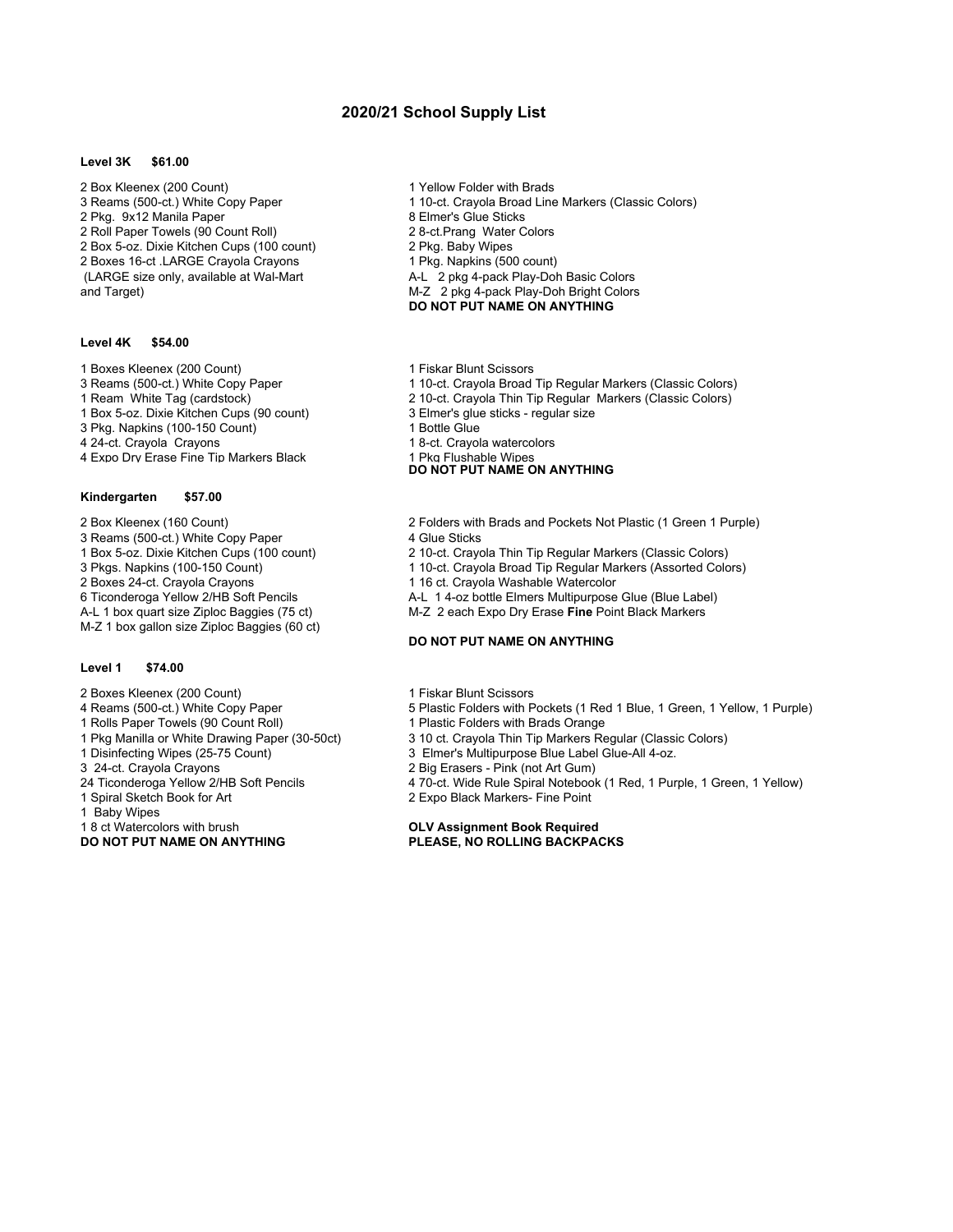#### **Level 2 \$74.00**

- 2 Box Kleenex (200 Count)<br>
2 Box Kleenex (200 Count)<br>
3 Reams (500-ct.) White Copy Paper<br>
2 Plastic Folders with Poc
- 
- 
- 
- 
- 4 Boxes 24-ct. Crayola Crayons 1 container Clorox Wipes<br>
24 Ticonderoga Yellow 2/HB Soft Pencils 1 Plastic Ruler
- 24 Ticonderoga Yellow 2/HB Soft Pencils<br>1 Spiral Sketch Book for Art
- 

# **DO NOT PUT NAME ON ANYTHING**

#### **Level 3 \$64.00**

2 Box Kleenex (200 Count)<br>
2 Box Kleenex (200 Count)<br>
3 Reams (500-ct.) White Copy Paper<br>
2 1 Plastic Folders with Brads-Yellow 3 Reams (500-ct.) White Copy Paper<br>2 Boxes 24-ct. Crayola Crayons 48 Ticonderoga Yellow 2/HB Soft Pencils 3 Glue Sticks<br>1 Spiral Sketch Book 3 Big Erasers 1 Spiral Sketch Book 3 Red Pens 2 Highlighters, broad, yellow, pink or orange 2 Composition Notebook 2 Composition Notebook 2 Composition Notebook 2 Composition Notebook 1 Dry Erase broad marker, any color<br> **OLV Pencil Bag Reguired 1 Dry Erase broad marker, any color OLV Pencil Bag Required OLV Assignment Book Required**

#### **Level 4 \$95.00**

2 Boxes Kleenex (200 Count) 1 Fiskar Pointed Scissors<br>4 Reams (500-ct.) White Copy Paper 1 Plastic Folder with Brads 4 Reams (500-ct.) White Copy Paper 1 Plastic Folder with Brads and Pockets (Orange)<br>1 Box 24-ct. Crayola Crayons 1 Plastic Fore Tip Dry Erase Markers Black 24 Ticonderoga 2/HB Soft Pencils (Mechanical Allowed) 1 Multi pack Dry Erase Markers Chis<br>2 Pkgs. 150-ct. Wide Rule Notebook Paper 1 0 count Cravola Fine Tip Markers 2 Pkgs. 150-ct. Wide Rule Notebook Paper 1 10 count Crayola Fine Tip Markers 1 10 count Crayola Fine Tip Markers<br>1 12 count Crayola Map Colors 1 Pkg (hi-Polymer) Pencil Top Erasers<br>4 Highlighters Any Color 4 Highlighters Any Color 2 bottles Elmer's GLUE ALL 1 1 inch Binder -Spanish Any Type Any Color Cloth book cover for Religion book 1 pkg Plastic Dividers with pockets (8count)<br>1 pkg Index Cards 3 x 5 (Any Color Ruled/Unruled) 1 10 count Poly Sheet Protectors 1 pkg Index Cards  $3 \times 5$  (Any Color Ruled/Unruled) 1 Spiral Sketch Book for Art 1 Reusable Tote/Grocery Bag (to carry books in)<br>1 **OLV Assignment Book Required** 1 **1 CLV Pencil Bag Required OLV Assignment Book Required<br>DO NOT PUT NAME ON ANYTHING** 

#### **Level 5 \$88.00**

2 Boxes Kleenex (200 Count) 1 Fiskar Pointed Scissors<br>4 Reams (500-ct.) White Copy Paper 1 1 1 7 Folders with Brads & Pockets 4 Reams (500-ct.) White Copy Paper 1 Box 24-ct. Crayola Crayons (2 Green. 3 Red, 1 Purple, 1 Yellow) 12 Ticonderoga Yellow 2/HB Soft Pencils<br>1 Spiral Sketch Book for Art 1 pkg Graph Paper 1 Crayola Map Colors 12-ct.<br>1 Crayola Map Colors 12-ct.<br>2 Big Erasers 2 Crayola 2 Big Erasers 2 Pkgs 150 ct Wide Rule Notebook Paper 2 Big Erasers<br>1 Roll Paper Towels 2 8 2 1 Glue Stick 1 Roll Paper Towels<br>2 Blue Pens 2 Blue Pens 2 and 2 4 oz Elmers Glue 2 4 oz Elmers Glue 3 4 oz Elmers Glue 3 4 oz Elmers Glue 3 4 oz Elmers Glue 3 4 oz Elmers Glue 3 4 oz Elmers Glue 3 4 oz Elmers Glue 3 4 oz Elmers Glue 3 4 oz Elmers Glue 3 4 oz Elmers 1 pkg Index Cards 100-ct. 3 x 5 4 Spirals(3-Red,1-Purple) 1 pkg 5 tab Dividers **1 Accord 2 1 and 2 and 4 Composition Notebooks**<br>1 1 inch Binder **4 accord 4 Accord 4 Dividensity** 1 and 4 Dividensity 1 and 4 Dividensity 1 and 4 Dividensity 1 **OLV Pencil Bag Required OLV Assignment Book Required**

- 
- 4 Plastic Folders with Pockets (1 Red, 1 Blue, 1 Yellow, 1 Green)
- 2 Pkg. Manilla Paper 2 Pkg. Manilla Paper 4 Elme'rs Glue All 4 oz<br>1 Pkg Wide Ruled Notebook Paper 150 ct 4 70 ct. Wide Rule Spir
	- 4 70 ct. Wide Rule Spiral Notebooks (Blue, Red, Yellow, Green)
- 1 Roll Paper Towels (90 count) 2 big pink erasers
	-
	-
- 1 Spiral Sketch Book for Art 1 Crayola Broad Tip Markers Asstorted Colors<br>1 Pair Farbuds 1 Apr 2 1 Apr 2 1 Apr 2 1 Apr 2 1 Apr 2 1 Apr 2 1 Apr 2 1 Apr 2 1 Apr 2 1 Apr 2 1 Apr 2 1 Apr 2
	- 1 4 pk Expo Markers
	- **OLV Assignment Book Required**

### **OLV Pencil Bag Required PLEASE, NO ROLLING BACKPACKS**

- 
- 
- 3 Plastic Folders with Pockets (1 Blue, 1 Red, 1 Purple 3 Glue Sticks
- 
- 
- 2 pkg 150-ct Wide Rule Notebook Paper 5 70-ct. Wide Rule Spiral Notebook(1 Green, 1 Yellow, 1Red, 2 Blue
	-
	-
	-

#### **PLEASE. NO ROLLING BACKPACKS**

- 
- 
- 4 Expo Fine Tip Dry Erase Markers Black<br>1 Multi pack Dry Erase Markers Chisel Point
- 
- 
- 
- 
- 6 Spirals-Wide Rule, One Subject (No Wireless)
- 
- 
- 

# **PLEASE, NO ROLLING BACKPACKS**

- 
- 
- 
- 
- 1 10-ct. Crayola Thin Tip Regular Markers (Classic Colors)
- 
- 
- 
- 
- 2 Highlighter Yellow
- 
- 
- 4 Dry Erase Markers
-